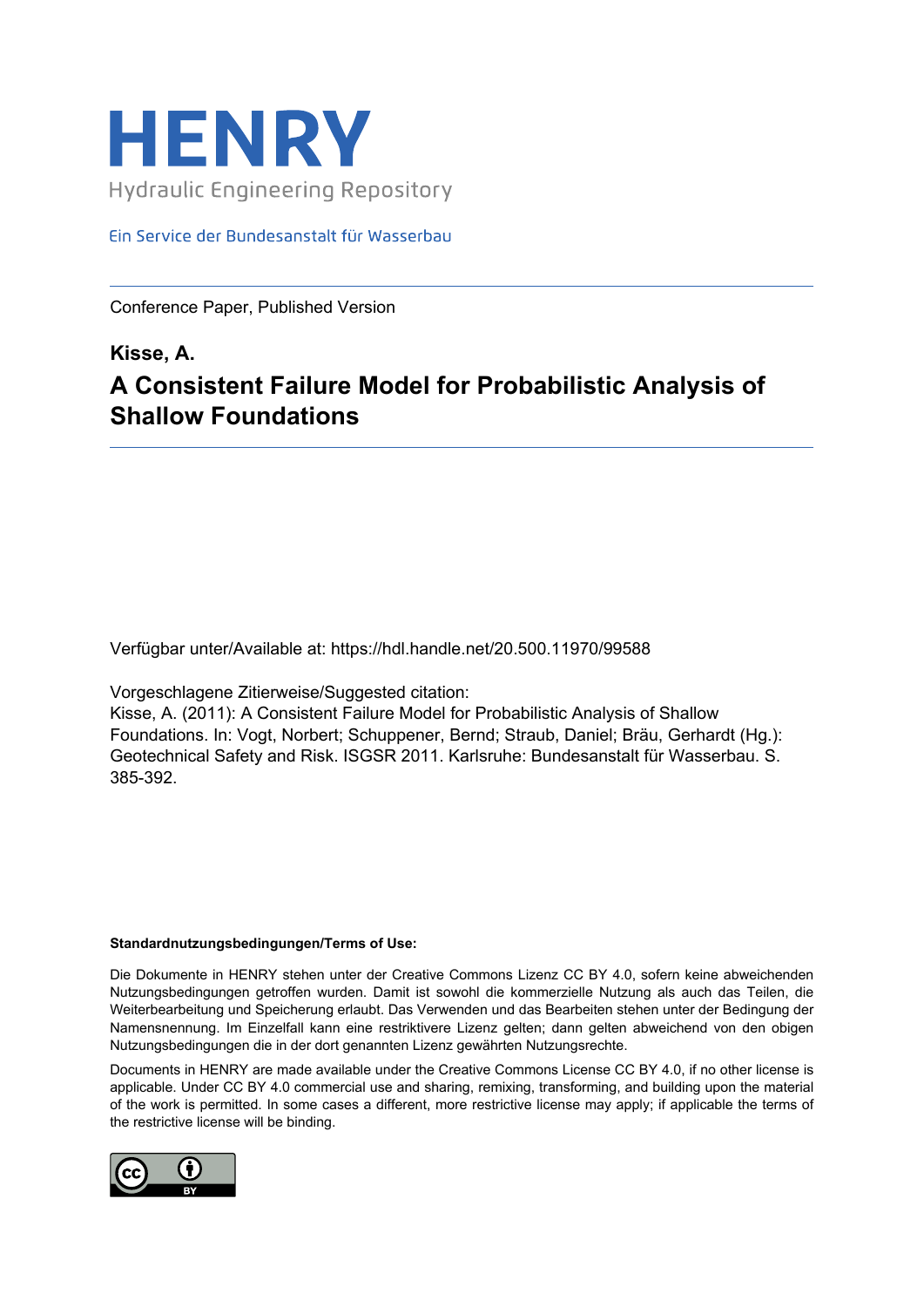*ISGSR 2011 - Vogt, Schuppener, Straub & Bräu (eds) - © 2011 Bundesanstalt für Wasserbau ISBN 978-3-939230-01-4* 

# A Consistent Failure Model for Probabilistic Analysis of Shallow Foundations

A. Kisse *CDM Consult GmbH, Bochum, Germany* 

ABSTRACT: In today's codes of practice, e. g. Eurocode 7 different ultimate limit states are distinguished. To overcome these problems an alternative design approach has been established on the basis of a unique failure condition. This failure condition describes the ultimate limit state of shallow foundations over the whole loading range without distinguishing different failure modes. The failure condition spreads out a failure surface which represents the outer border of the permissible loading. Hence the distance of the actual loading from the failure surface describes the safety of the system. This safety can be determined easily using reliability analysis. Here, the Hasofer-Lind second moment reliability index  $\beta_{\text{HL}}$ will be evaluated. The reliability based design of the foundation for a vertical breakwater based on this model is presented. The influences of individual load combinations on the safety of the system taking into account scatter and correlations of the parameters are examined.

*Keywords: Safety, Serviceability Limit State, Shallow foundation, Ultimate Limit State, Hasofer-Lind* 

## 1 INTRODUCTION

A thorough understanding of the structure-soil-interaction is the basis for a safe and economical design. In today's codes of practice, e. g. Eurocode 7 (2005) prescribe the limit state design (LSD). Within this design concept several ultimate limit states (ULS) and serviceability limit states (SLS) are investigated. Application of the LSD to shallow foundations includes the separate analysis of different failure modes, e. g. bearing resistance failure or sliding, which describe the complex behaviour of the foundation. This procedure has apparent disadvantages particularly in the design of foundations under complex loading such as coastal structures.

For foundations under complex loading different failure modes have to be examined for different load combinations within the LSD procedure. For example, the design of vertical caisson breakwaters on a feasibility level includes the investigation of loading under still-water level (SWL), wave crest and wave trough (Fig. 1). The limit states of uplift, rotation failure, sliding and bearing resistance failure in the rubble mound or in the subsoil are to be checked. Rotation failure, however, is often substituted by limiting the eccentricity of the resultant vertical loading to b/3 of the foundation width.

In contrast to this, with the failure condition of the Single Surface Hardening Model (Kisse, 2008) the isolated limit states are integrated in a consistent formulation, so that the distinction between different limit states is no longer necessary.

This concept allows for a clear definition of safety and provides a distinct basis for the application of probabilistic methods. The new generation of geotechnical design codes offers such methods. Since it make possible to regard e.g. the inherent uncertainty of the natural boundary conditions.

In this paper such a probabilistic design on basis of the very practicable Hasofer-Lind index  $\beta_{\text{HL}}$  is presented.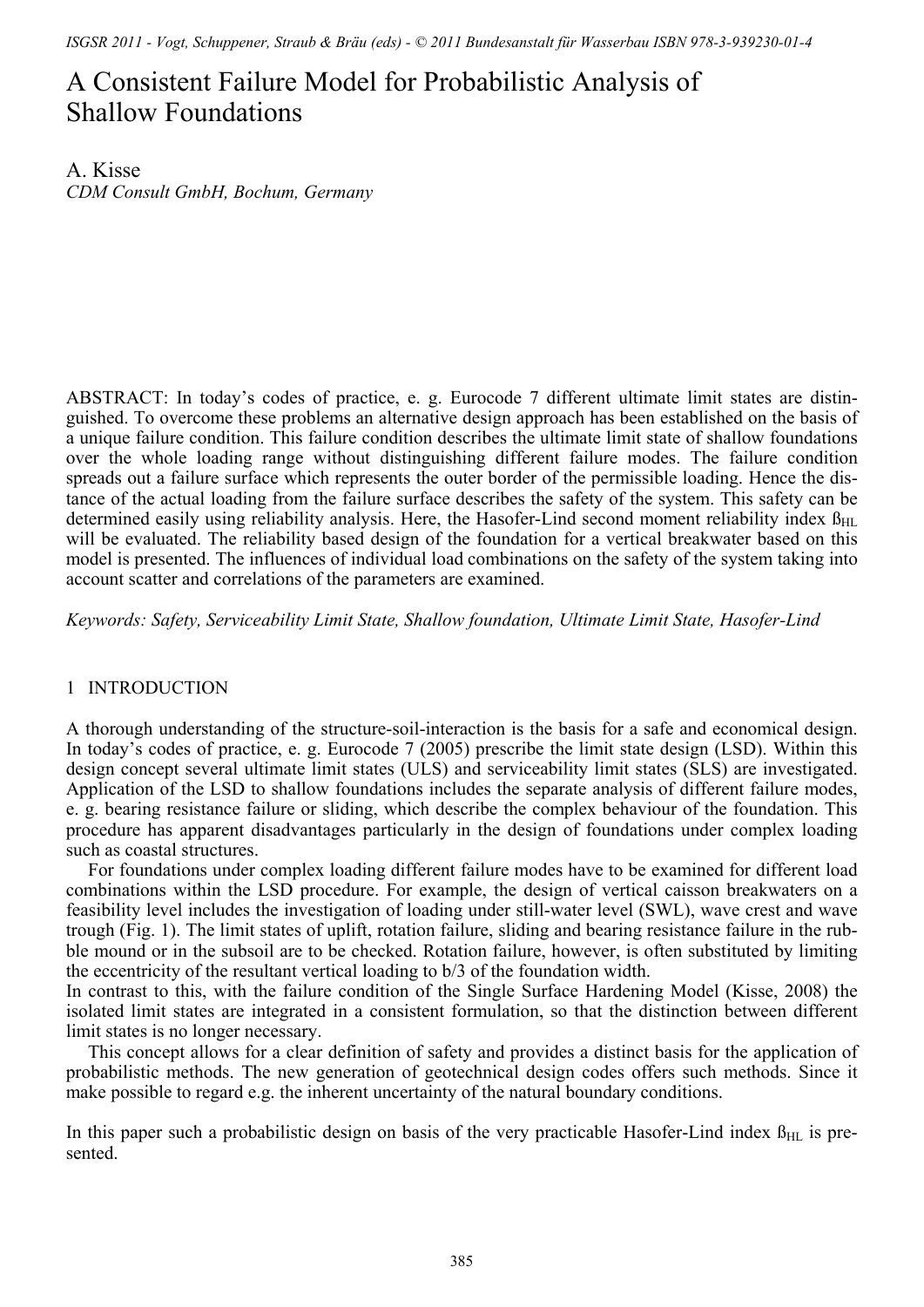

Figure 1. Failure modes for vertical caisson breakwaters (Lesny et al., 2000)

#### 2 CONCEPT OF LIMIT STATES

Basis for the determination of the failure probability is the confrontation of effects S(X) and resistances  $R(X)$  in a limit state equation  $g(X)$ :

$$
g(X) = R(X) - S(X)
$$
 (1)

In which X is a vector of random variables describing the geometry of the foundation, the loads that are applied, the strength of materials etc. The probability of failure  $p_f$  is the probability p of ( $R \le S$ ) or in general

$$
p_f = p(g(X) \le 0) = \int_{g(X) \ge 0} f_X(X) dX \tag{2}
$$

where  $f_{\rm v}(X)$  is the joint probability density function of the basic variables.

In general it is not possible to solve the integral analytically. Cornell (1969) introduced a method in which the difference of R - S is considered. So for a normal distribution of the value z it is possible to write

$$
\mu_z = \mu_R - \mu_S, \quad \sigma_z = \sqrt{{\sigma_R}^2 + {\sigma_S}^2}
$$
 (3)

This supplies the definition of the reliability index ß

$$
\beta_z = \frac{\mu_z}{\sigma_z} \tag{4}
$$

The failure probability is calculated then to

$$
p_f = p(g(X) < 0) = \Phi(-\beta_z) \tag{5}
$$

#### 2.1 *Limit state equation*

The limit state equation  $g(X)$  divides the space in a safe region  $(g(X) > 0)$  and a failure region  $(g(X) \le 0)$ . As mentioned before, for a vertical breakwater under complex loading a lot of limit states have to be checked. Desirably for the probability analysis it is to have a unique equation to describe the limit states, because with that we could consider the safety of the whole system at once not only for a single failure mode.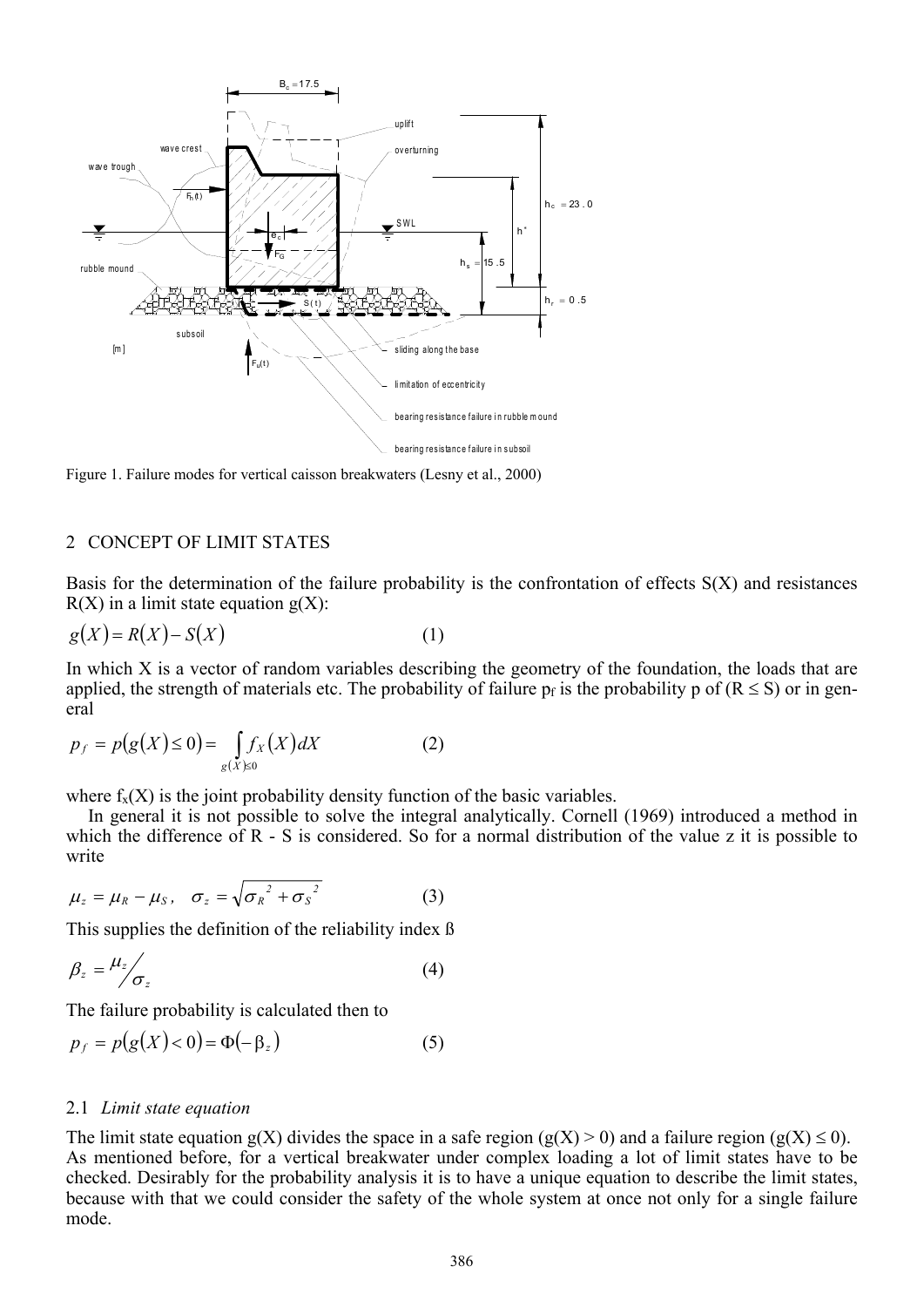Kisse (2008) adopted such a failure condition proposed by Lesny et al. (2002) to calculate the failure of the system within the SSH-Model. Here the footing is loaded by a vertical load  $F_1$ , horizontal load components  $F_2$  and  $F_3$ , a torsional moment M1 and bending moment components  $M_2$  and  $M_3$  (Fig. 2). The load components are summarized in the load vector:

$$
\vec{Q}^T = [F_1 F_2 F_3 M_1 M_2 M_3]
$$
 (6)



Figure 2. a) Geometry and loading, b) Corresponding displacements and rotations.

For the basic case of a footing on non-cohesive soil without embedment the geometry of the footing described by the side ratio  $b_2/b_3$ , weight  $\gamma$ , shear strength  $\varphi'$  of the soil and a quantity  $\mu_s$  describing the roughness of the footing base have to be considered as well (Fig. 2).

With these input parameters the failure condition is defined by the following expression (Kisse, 2008):

$$
g(\vec{Q},F_{10}) = \frac{F_1}{F_{10}} \cdot \left(1 - \frac{F_1}{F_{10}}\right)^{\alpha} - \left(\sqrt{\frac{F_2^2 + F_3^2}{(a_1 \cdot F_{10})^2} + \frac{M_1^2}{(a_2 \cdot (b_2 + b_3) \cdot F_{10})^2} + \frac{M_2^2}{(a_3 \cdot b_3 \cdot F_{10})^2} + \frac{M_3^2}{(a_3 \cdot b_2 \cdot F_{10})^2}}\right) = 0 \tag{7}
$$

In Eq. (7) all load components are referred to  $F_{10}$  which is the bearing resistance of a footing under vertical centric loading. This quantity is calculated using traditional bearing capacity formulae. The advantage of this formulation is that the complex mutual interaction of the load components is described directly without using reduction factors or the concept of the effective width. Other influences on the bearing capacity are included in  $F_{10}$ .



 $\psi = \arctan(\text{adm.} e/b_2)$ 

Figure 3. Isolated limit states (left) and resulting consistent failure condition (right).

In an interaction diagram (Fig. 3) the failure condition spans a failure surface, which is the outer boundary of the admissible loading. The parameters  $a_{1,2,3}$  govern the inclination of this failure surface for small vertical loading where the limit states sliding and overturning have previously been relevant. These limit states are integrated by defining the parameters  $a_{1,2,3}$  and  $\alpha$  acc. to Eq. (8) (Lesny, 2001).

$$
a_1 = \frac{\pi}{2} \cdot \mu_s \cdot \tan \varphi' \cdot e^{-\frac{\pi}{3} \cdot \tan \varphi'}, a_2 = 0.098, a_3 = 0.42, \alpha = 1.3(8)
$$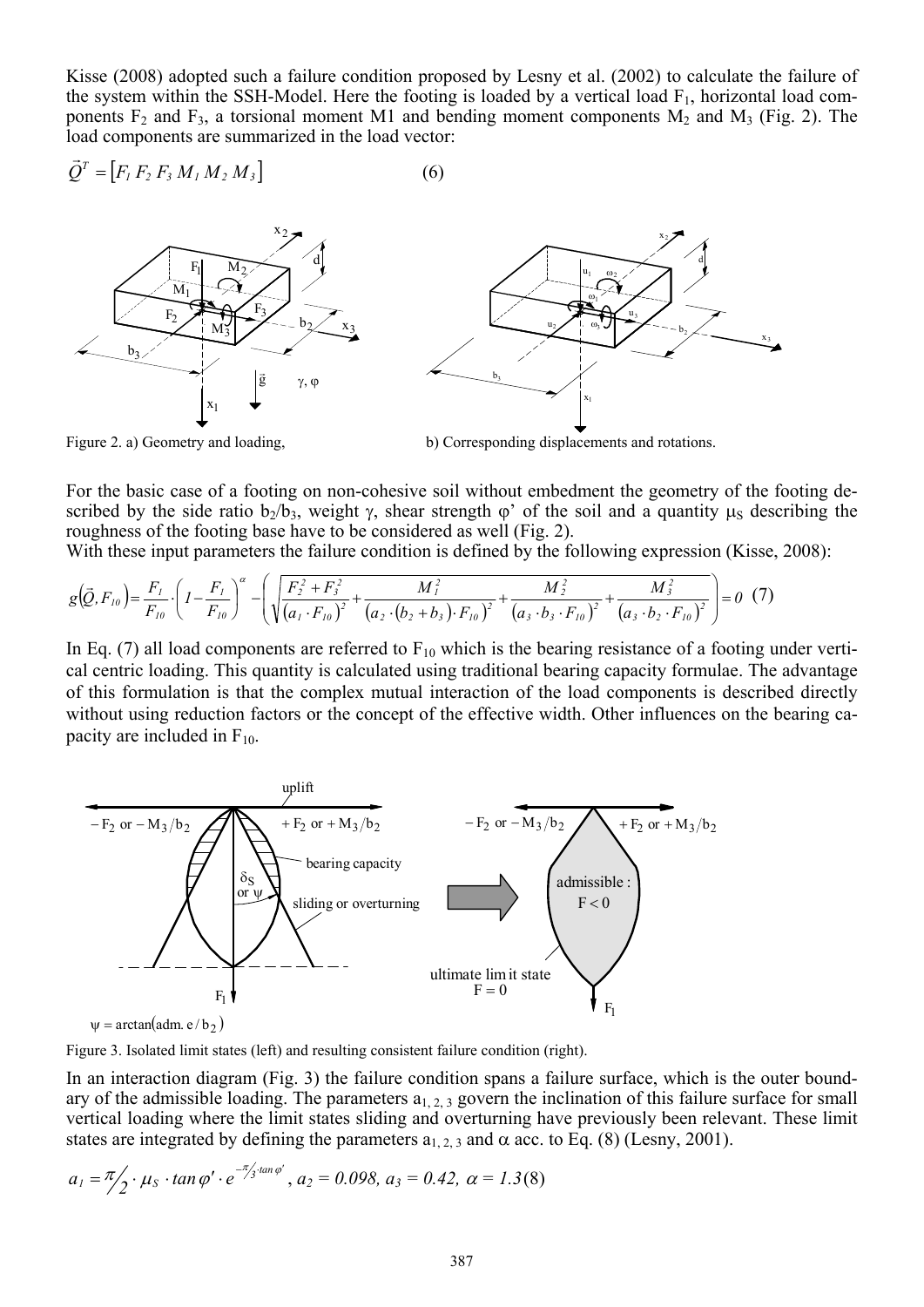The limit state uplift is already included in Eq. (7), because only positive vertical loads are admissible. The parameters have been derived from an analysis of numerous small scale model tests (Lesny 2001, Lesny and Richwien, 2002).

#### 2.2 *Hasofer-Lind index*

As shown before the failure condition of the model spreads out a failure surface which represents the outer border of the permissible loading. Hence the distance of the actual loading from the failure surface describes the safety of the system (in anticipation of the next chapter see Fig. 5).

This safety can be determined easily using reliability analysis. Here, the widely used Hasofer-Lind second moment reliability index  $\beta_{HL}$  will be evaluated (Hasofer and Lind, 1974). The classical approach for computing the index is based on the transformation of the limit state surface into the space of standard normal varieties

$$
X'_{i} = \left(X_{i} - \mu_{X_{i}}\right) / \sigma_{X_{i}} \tag{9}
$$

where  $\mu_{Xi}$  and  $\sigma_{Xi}$  are the mean and standard deviation of variable X<sub>i</sub>. The limit state equation g(X) is also transformed to the standard space (Fig. 4). The reliability index  $\beta_{HL}$  is defined as the distance from origin to the nearest point D of the limit state surface. This point D is called the design point.



Figure 4. Illustration of reliability index ß in the plane (Burcharth, 1997)

For practical applications the methods proposed by Low and Phoon (2002) and Low (2005) are especially suitable for the determination of the index  $B_{HL}$ . With this formulation it is possible to indicate the safety of the system not only for the mean values but also in dependence of correlations of the parameters. The matrix form of the Hasofer-Lind reliability index is (Low, 2005):

$$
\beta_{HL} = \min_{X \in F} \sqrt{\left(\frac{x_i - \mu_i}{\sigma_i}\right)^T \cdot R^{-1} \cdot \left(\frac{x_i - \mu_i}{\sigma_i}\right)}
$$
(10)

where X is a vector representing the set of random variables  $X_i$ ,  $\mu_i$  are the mean values, R is the correlation matrix,  $\sigma_i$  is the standard deviation and F the failure domain.

#### 3 NUMERICAL ANALYSIS

In the following the application of the new system law is shown using the example of a vertical breakwater which is placed on a thin rubble mound on sandy subsoil (Fig. 1). The geometry and soil conditions are taken from De Groot et al. (1996) and Lesny et al. (2000). The loads are calculated within the EU-MAST III PROVERBS project (Probabilistic design tools for vertical breakwaters, Oumeraci et al., 2001).

For the design the loading under still-water level (SWL), wave crest and wave trough are considered. For the case of simplification it is assumed that all wave loads followed a normal distribution. One refers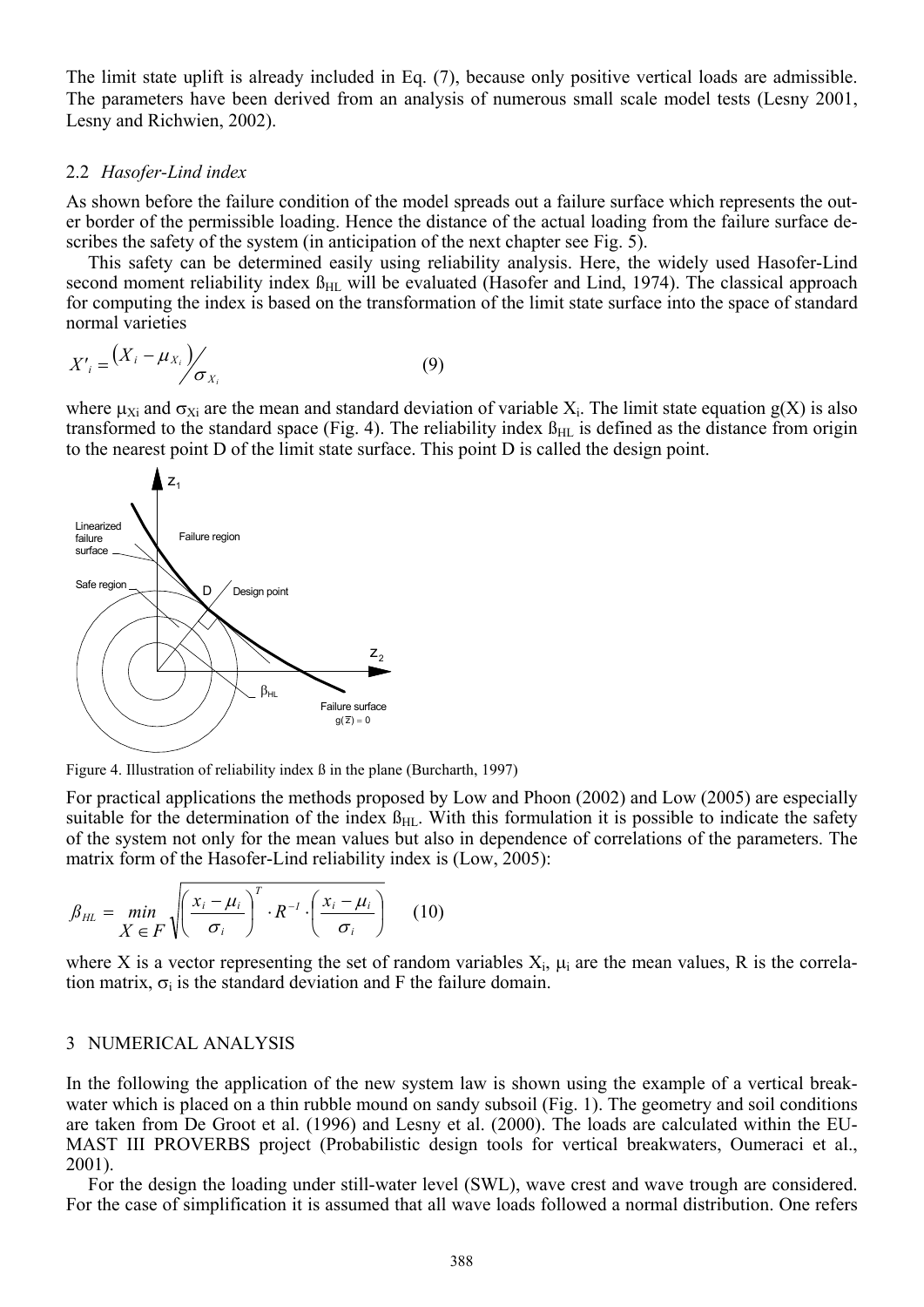to that with the method after Eq. (10) other distributions for the wave loads can also be considered. The extreme loads are listed in table 1.

| SUII WATCH JEVEL LU T |              |             |              |              |               |
|-----------------------|--------------|-------------|--------------|--------------|---------------|
|                       |              |             | $F_1$ [kN/m] | $F_3$ [kN/m] | $M_2$ [kNm/m] |
|                       |              |             | 4375         | $\theta$     | 5180          |
| Wave trough LC 2      |              |             |              |              |               |
| case                  | $H_{max}[m]$ | $T_0$ [sec] | $F_1$ [kN/m] | $F_3$ [kN/m] | $M_2$ [kNm/m] |
| A <sub>1</sub>        | 5            | 8.5         | 4183         | 581          | 706           |
| A <sub>2</sub>        | 6.5          | 10          | 4061         | 918          | $-1697$       |
| A <sub>3</sub>        | 8            | 11          | 3943         | 1257         | $-4149$       |
| A <sub>4</sub>        | 10           | 12          | 3787         | 1725         | $-7520$       |
| Wave crest LC 3       |              |             |              |              |               |
| case                  | $H_{max}[m]$ | $T_0$ [sec] | $F_1$ [kN/m] | $F_3$ [kN/m] | $M_2$ [kNm/m] |
| A <sub>1</sub>        | 5            | 8.5         | 4780         | $-645$       | 7513          |
| A2                    | 6.5          | 10          | 4983         | $-836$       | 8558          |
| A <sub>3</sub>        | 8            | 11          | 5163         | $-986$       | 9474          |
| A <sub>4</sub>        | 10           | 12          | 5395         | -1148        | 10550         |

Table 1. Extreme loads for vertical breakwaters after De Groot et al. (1996) and Oumeraci et al. (2001).  $\sqrt{\frac{C+11}{C+1}}$  water level LC 1

## 3.1 *Ultimate Limit State and Failure Surface*

In Fig. 5 the failure surfaces after Eq. (7) in the  $F_1-F_3$ -plane  $F_1-M_2/b_3$ -plane for different friction angles are presented. It can be recognized that with increasing friction angle of the subsoil the failure curve expands and, hence, greater bending moments and horizontal loads can be applied.



Figure 5. Intersection of failure curves and load points for two different friction angle  $\varphi$ '

Here the surfaces are plotted together with the loads applied the breakwater after table 1. It can be seen that for a friction angle of  $\varphi' = 35^\circ$  all cases lie inside the failure surface (filled out points). For the other case of a friction angle of  $\varphi$ ' = 25° some load points lie outside and some insight the failure surface. For the points (= load combinations) outside the body failure occurs. So the interaction diagram displays directly the interaction of the load components within the ULS.

## 3.2 *Reliability index*

With the load combinations in table 1 and the limit state surface formulated after Eq. (7) a reliability design for the foundation of a vertical caisson breakwater will be performed. For the following calculations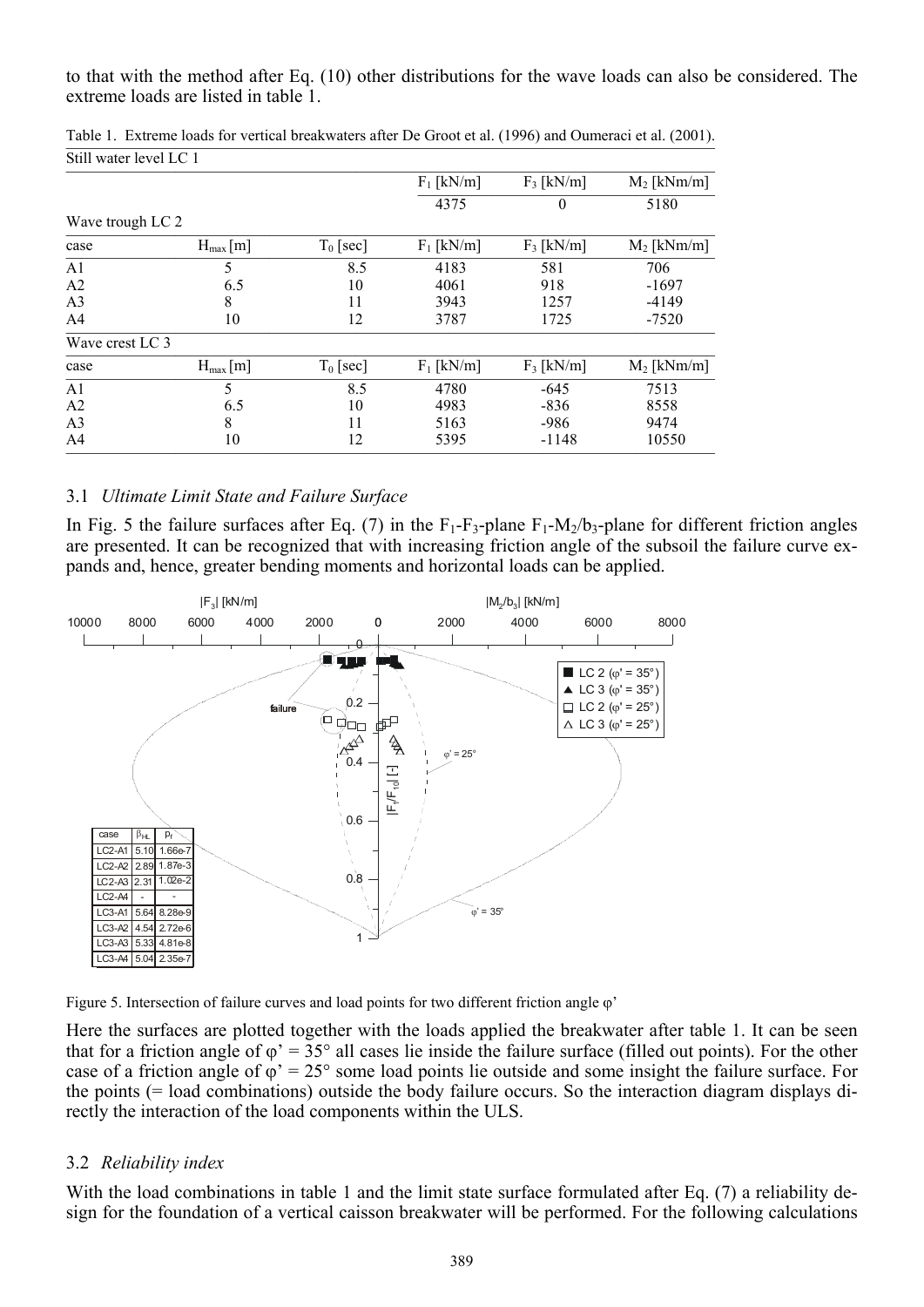the Microsoft Excel software and its built-in optimization program Solver is used. The computations followed the spreadsheet formulations of Low and Phoon (2002) and Low (2005).

Beside the curves also the calculated values of the reliability index  $\beta_{HL}$  for a friction angle of  $\varphi' = 35^\circ$  are specified in Fig. 6 (left side). Here the loads are uncorrelated and the coefficient of variation

$$
COV = \frac{\sigma_{X_i}}{\mu_{X_i}} \tag{11}
$$

is taken as 20% for all load components. If we adopt a safety factor of 3.0 for the vertical breakwater under the observed loading conditions (for  $\varphi' = 35^{\circ}$ ), only for the cases LC 2-A2 and LC-A3 the ULS is not fulfilled and the foundation is not safe. The load point for LC-A4 lies on the failure surface and so failure occurs.

In general, the index  $\beta_{\text{HL}}$  and so the safety of the system depend on the correlation factor. Therefore the influence of the correlation of the different load components to each other was separately examined for the load case LC2-A2 (Fig. 6). The results for a correlation between  $F_1-F_3$  and  $F_1-F_3-M_2$  differs not, so only one curve can be seen. The reliability index  $\beta_{HL}$  is not affected by the correlation of  $F_1-M_2$ . This is due to the fact, that the dominate failure mode for this load case is sliding.

If the load components are correlated the ellipses are tilted. For positive correlation factors they are positivity tilted and for negative values they are negativity tilted. So in one case the distance from the point of view could be smaller than in the other case.

For the correlation  $F_1-F_3$  and  $F_1-F_3-M_2$  the reliability index  $\beta_{HL}$  is greater for positive correlations values as for negative ones. The reason for this is that the load point is located in the upper section of the interaction diagram (Fig. 5). Here the surface is curved to the right in the  $F_1-F_3$ -plane. If the vertical load component decreases the horizontal load component increases for a negative correlation and so the ellipsoid is negativity tilted. That mean, that the distance between the ellipse and the failure surface become smaller as for a positive correlation.



Figure 6. Effect of the correlation (left) and of the variability (right) of the applied loads and on the reliability index

To study the effect of the variability of the applied loads on the failure probability, Fig. 6 (right side) shows the reliability index versus the coefficient of variation of  $F_1$  and  $F_3$  and the correlation of these two loads. The results show that the failure probability is highly influenced by the coefficient of variation of the loads, the greater the scatter in  $F_3$  the higher the failure probability of the foundation. Beyond that the COV affects also the dependence of the correlation. For a small coefficient of variation the influence of the correlation is more pronounced.

This means that the accurate determination of the distribution of this parameter is very important in obtaining reliable probabilistic results.

#### 4 SERVICEABILITY

For the SLS it has to prove that the estimated displacements and rotations ue are not greater than limiting tolerable displacements and rotations  $u_{\text{tol}}$ .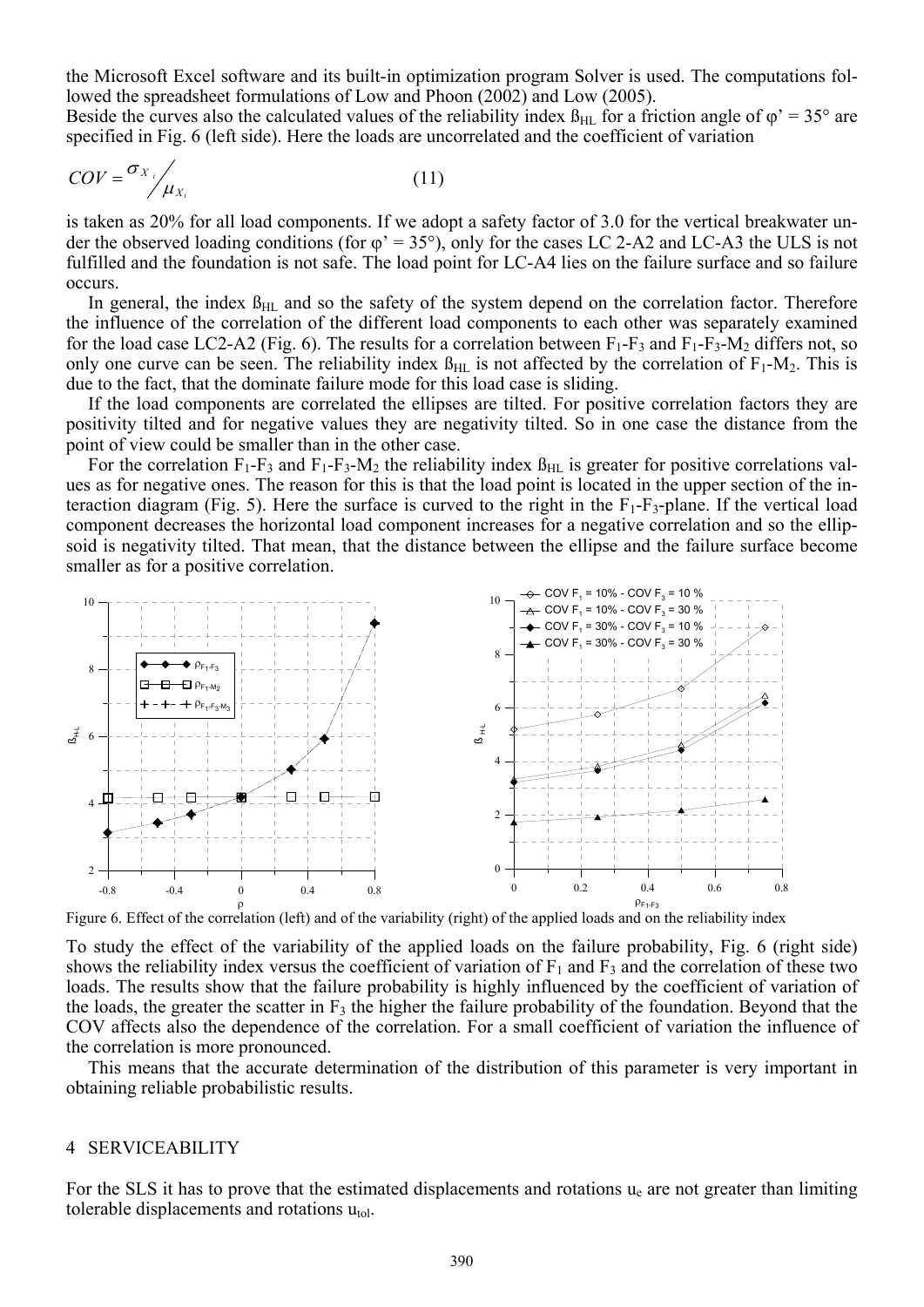$u_e \le u_{tol}$  (12)

Due to the presence of uncertainties the estimated and tolerable displacements and rotations are in fact random variables. So it seems to be preferable to use a reliability based approach to design for SLS.

A performance function  $g(X)$  for the reliability-based serviceability limit can be formulated in the following way (Zhang and Ng, 2005):

$$
g(X) = u_{tol} - u_e \tag{13}
$$

Here  $g(X) > 0$  defines a satisfactory performance region and  $g(X) \le 0$  defines an unsatisfactory performance region like that one for the ULS. If the probability distributions of the displacements and rotations are known the reliability index  $\beta_{HL}$  can be calculated.

With the Single Surface Hardening Model after Kisse (2008) it is possible to determine the tolerable displacements and rotations over the whole loading range up to the ultimate limit state. So with the performance functions after Eq. (7) and (12) it could be possible to calculate the system failure probability.

#### 4.1 *Displacement rule*

The displacements and rotations of the foundation due to arbitrary loading inside the failure surface are described by the displacement rule. The displacements  $u_i$  and rotations  $\omega_i$  (Fig. 2) are summarized in a displacement vector (Kisse, 2008):

$$
\vec{u}^T = [u_1 u_2 u_3 \omega_1 \omega_2 \omega_3]
$$
 (14)

Due to the complex interaction of load components, displacements and rotations the displacement rule is formulated using the well-known strain hardening plasticity theory with isotropic hardening. Hence, displacements and rotations are calculated according to Eq. (15), assuming that all deformations are plastic.

$$
d\vec{u} = \frac{1}{H} \cdot \left(\frac{\partial F}{\partial \vec{Q}}\right)^{T} \cdot \frac{\partial G}{\partial \vec{Q}} \cdot d\vec{Q}
$$
 (15)

The components of the displacement rule are a yield surface described by the yield condition F which is derived from the failure condition Eq. (7) with the parameter  $a_{1,2,3}$  and  $\alpha$  of Eq. (8):

$$
F(\vec{Q},F_a) = \frac{F_2^2 + F_3^2}{(a_1 \cdot F_a)^2} + \frac{M_1^2}{(a_2 \cdot (b_2 + b_3) \cdot F_a)^2} + \frac{M_2^2}{(a_3 \cdot b_3 \cdot F_a)^2} + \frac{M_3^2}{(a_3 \cdot b_2 \cdot F_a)^2} - \left[ \frac{F_1}{F_a} \cdot \left( I - \frac{F_1}{F_a} \right)^{\alpha} \right]^2 = 0 \tag{16}
$$

a plastic potential G (in the same form) and a hardening function H:

$$
H = -\frac{\partial F(\vec{Q}, F_a)}{\partial F_a} \cdot \frac{\partial F_a}{\partial \vec{u}} \cdot \frac{\partial G(\vec{Q}, F_b)}{\partial \vec{Q}}
$$
(17)

The yield surface acc. to Eq. (16) expands due to isotropic hardening until the failure surface defined by Eq. (7) is reached (Fig. 7). Hence, the parameters of the plastic potential G have to be determined as functions of  $a_i$  and  $\alpha$ , respectively. The expansion of the yield surface depends mainly on the vertical displacement which itself depends on the degree of mobilization of the maximum resistance  $F_{10}$ . With that, it is sufficient enough to define the hardening parameter  $F_a$  in Eq. (16) as a function of these two quantities according to:

$$
F_{a} = (F_{10} + k_{f} \cdot u_{1}) \cdot \left\{ 1 - \exp\left(\frac{-k_{0} \cdot u_{1}}{F_{10} + k_{f} \cdot u_{1}}\right) \right\}
$$
 (18)

Many hardening laws (e. g. Nova et al., 1991) require small scale model tests under centric vertical loading to determine the hardening parameter. Since this is not convenient for practical applications, the initial and final stiffness of the corresponding load-displacement curve,  $k_0$  and  $k_f$  respectively, may be determined using a method proposed by Mayne and Poulos (2001) in which the soil stiffness can be determined by any standard procedure.